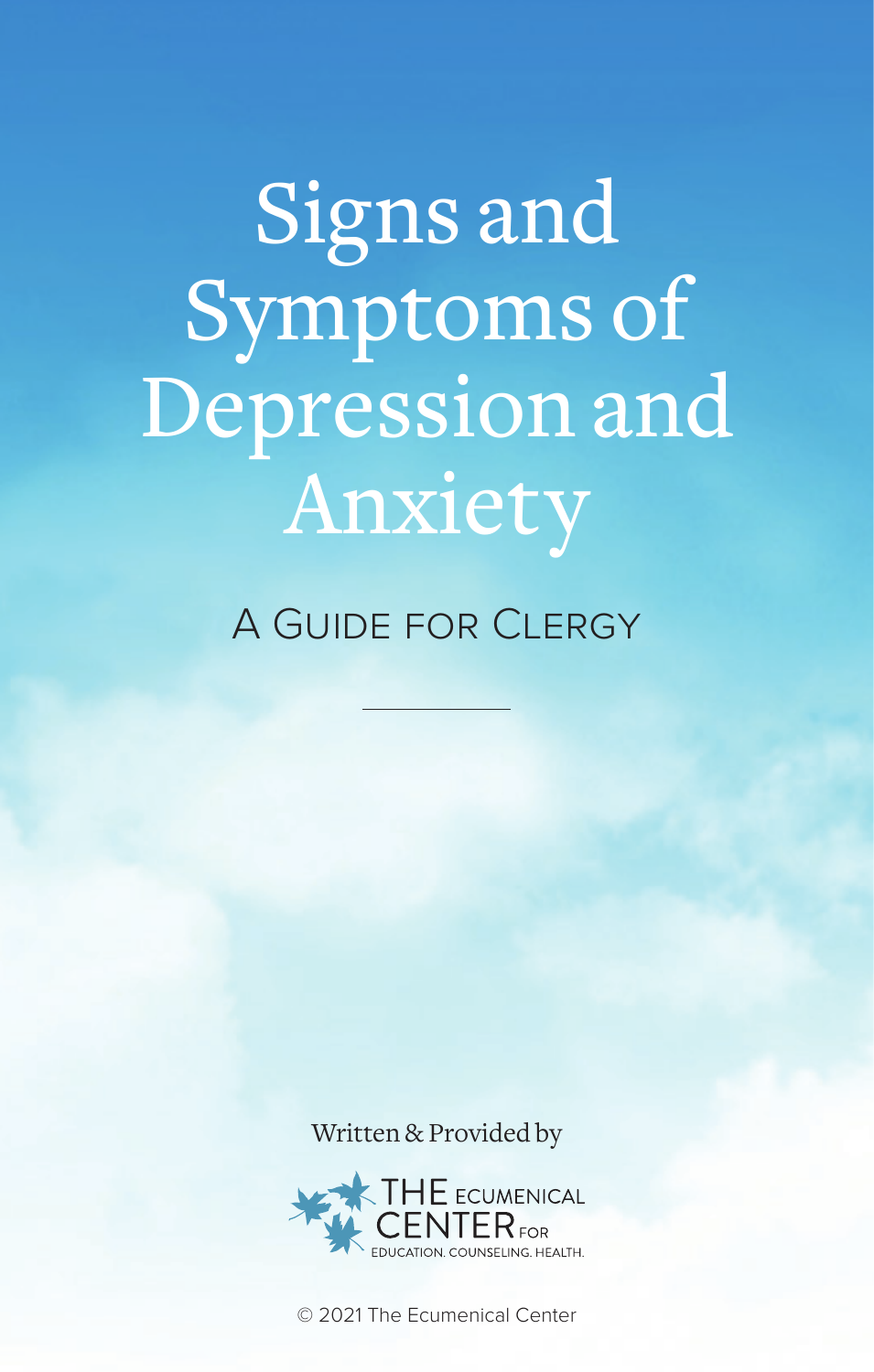All of us are subject to the stresses of daily life and personal relationships. And different people react differently. As clergy, you stand by the members of your congregation—both in times of celebration and in times of emotional and spiritual need—and your help is valuable. But so is your ability to tell when an individual has reached a level of anxiety or depression that calls for clinical counseling or medical help. This booklet is designed to help you learn what to look for and what to say to the person you're concerned about.

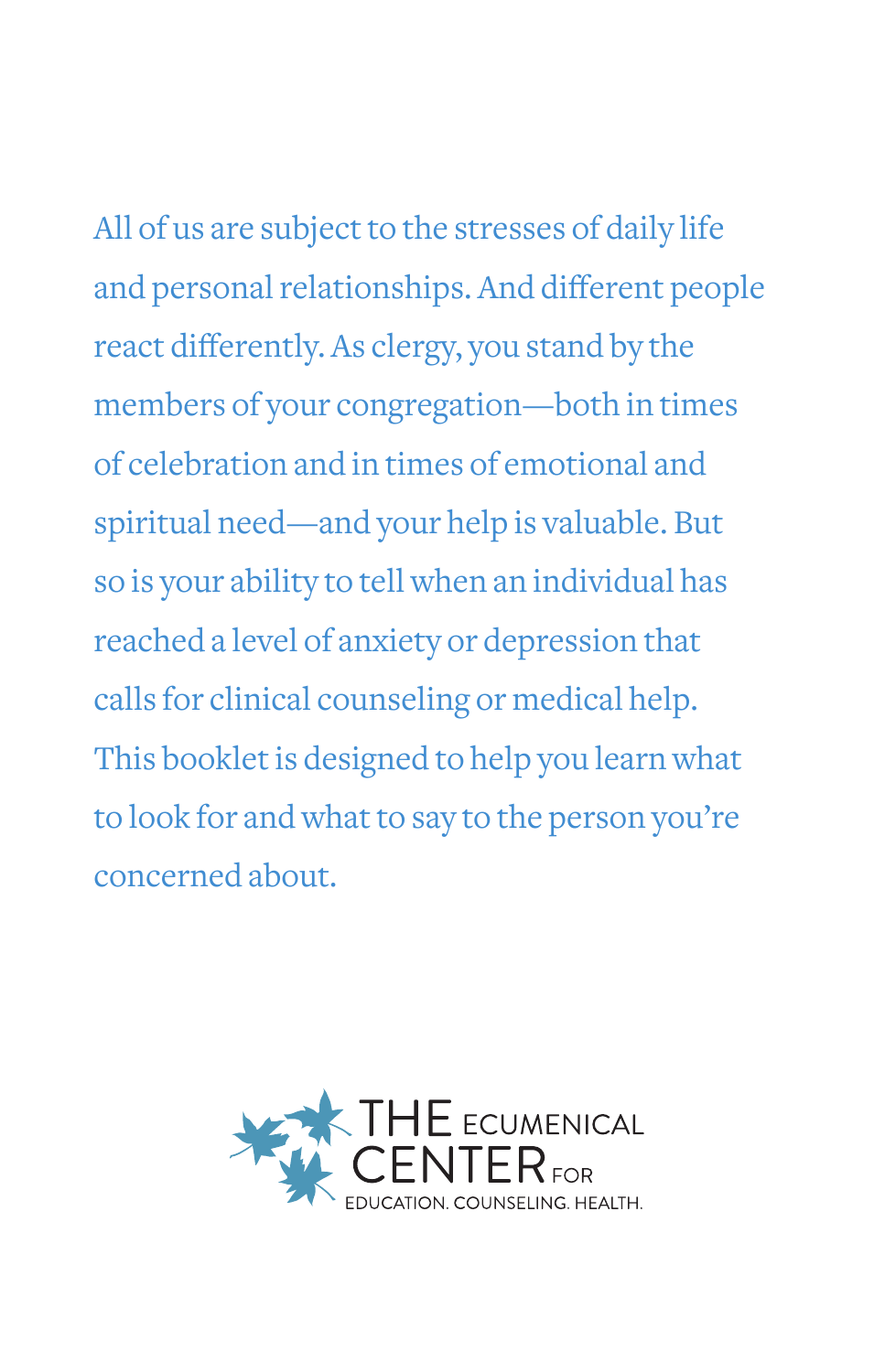# **Care for Yourself**

so you can care for others.

First things first. In your vocation, it's easy to give so much to others that you deplete your own resources. Don't let that happen. Remember that you're human, a child of God, and you deserve the same love and care you give your family and congregation. So take care of your own body, mind, and spirit. See a counselor if you think it may help—we'll help you find one for a Wellness Conversation or for ongoing personal counseling. Meanwhile, follow these suggestions to protect your own mental health:

- **• Don't take situations so personally** it's hard, but try.
- **• Stay aware of your emotions** they can teach and motivate you, so don't dismiss them!
- **• Take time to be creative** write, sing, paint, do puzzles, send your soul a message that it's valuable.
- **• Get adequate rest** you need it.
- **• Count your blessings** keep a gratitude journal.
- **• Don't try to please everyone** it can't be done.
- **• Practice saying "no" to requests** listen to your internal voice.
- **• Pray** practice mindfulness and pursue your spiritual disciplines.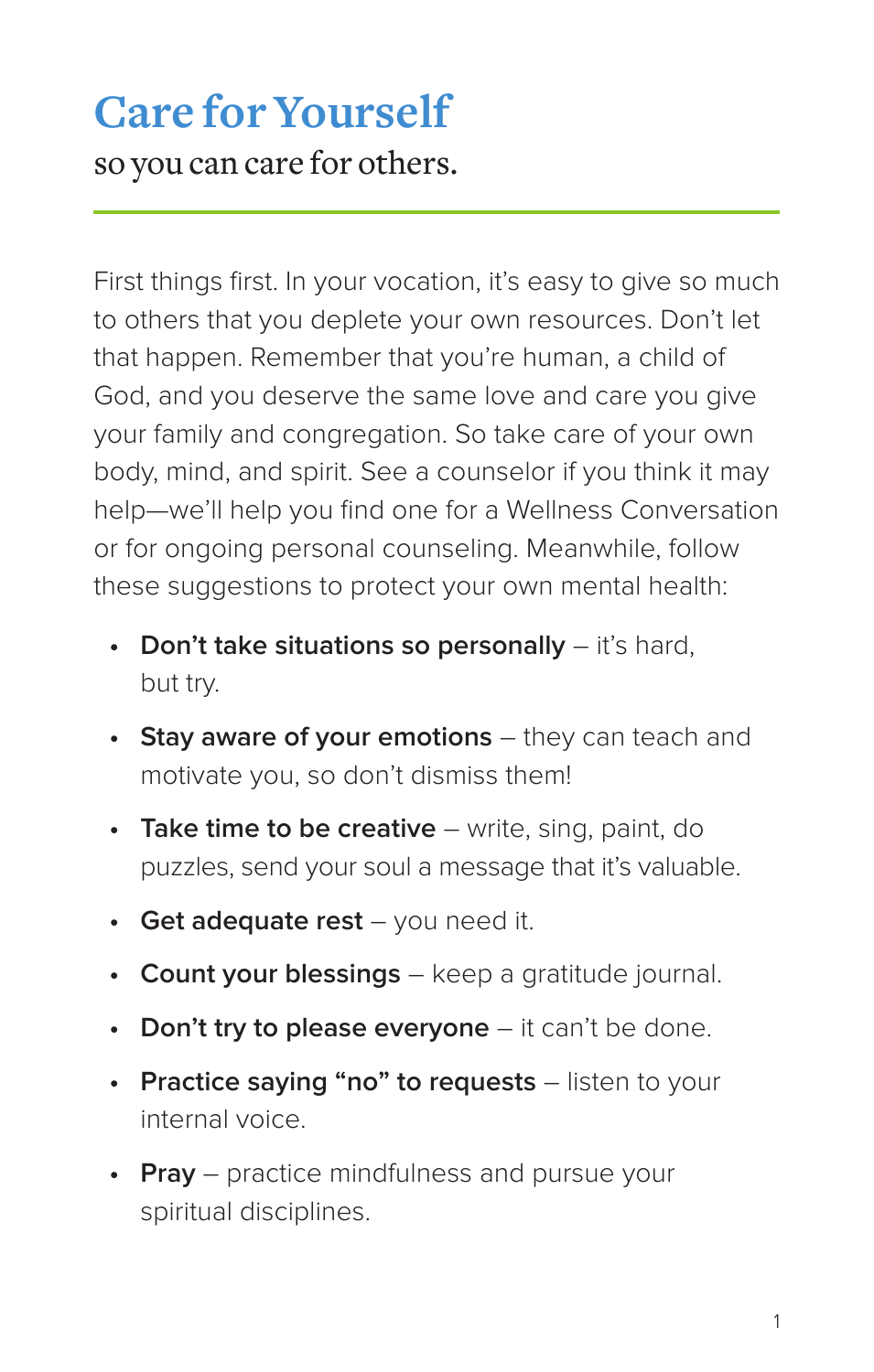## **What to know about Anxiety.**

Be alert for people whose anxiety level seems out of proportion to the daily stress they encounter.

### How to recognize signs of anxiety.

Common symptoms and signs of anxiety disorders include:

- Feelings of panic, fear, and uneasiness.
- Problems falling asleep or staying asleep.
- Heart palpitations and/or shortness of breath.
- Restlessness, inability to be still and calm.
- Nausea.
- Muscle tension.
- Feelings of foreboding or dread.

Some anxiety disorders involve panic attacks. Symptoms include:

- "Racing" heart and/or chest pains, as if there is a tight band around one's chest.
- Sense of terror or sense that one might die or have a heart attack.
- Difficulty breathing.
- "Tunnel vision."
- Feeling dizzy, faint or weak.
- Sweating or having the chills.
- Feeling out of control or a loss of control.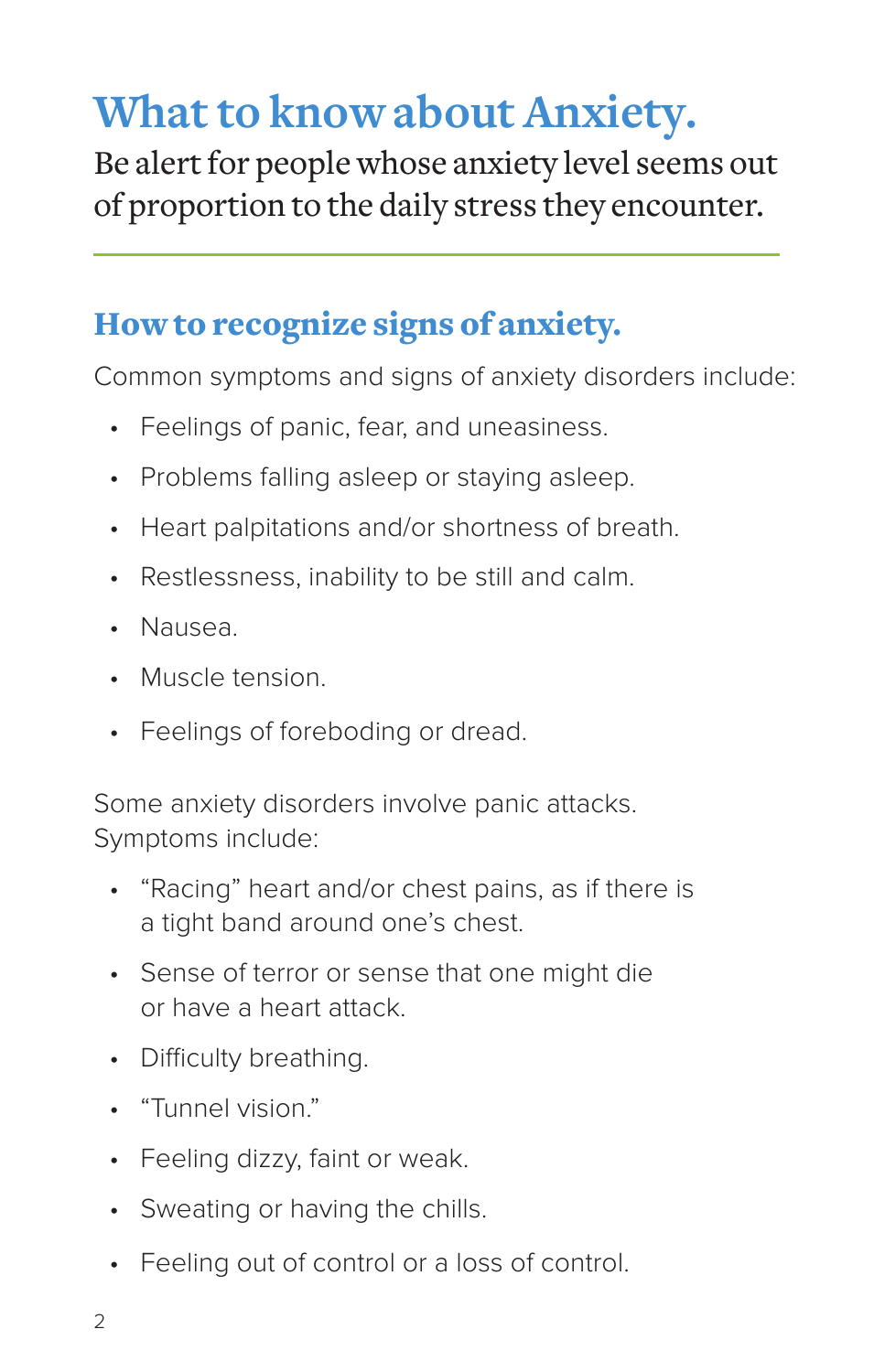## How to talk to people about anxiety.

Anxiety disorders can disrupt your congregant's relationships and ability to work or participate in daily activities. So suggest counseling—and offer encouraging words:

- **1. "Talk to an expert."** Foster relationships with mental health workers, and keep a list of trusted counselors and psychiatrists to recommend to congregants who might need treatment.
- **2. "Don't be afraid of treatment."** If your congregant fears taking medicine, mention that while psychotropic medications greatly help some people, anxiety disorders can also be treated without medication.
- **3. "Try calming techniques."** Learn calming or centering prayers, breath prayers, or other ways of centering during anxiety—and teach these to the person you're helping.
- **4. "Learn more about anxiety."** Display and share information about anxiety and ways to prevent anxiety disorders, especially in the face of stress.
- **5. "Let's pray together."** Show your congregants empathy and concern, and offer to pray with them.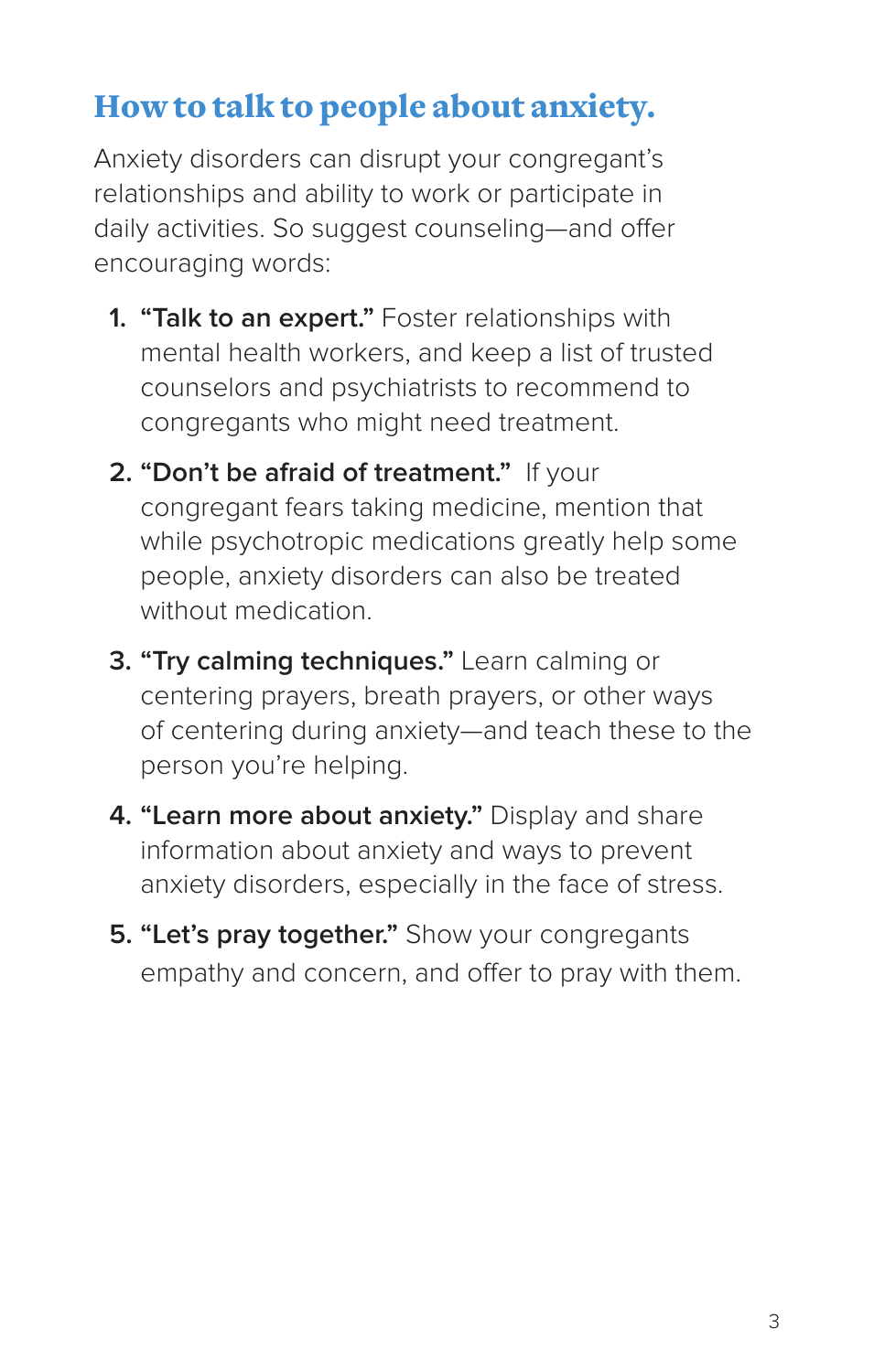# **What to know about Depression.**

Learn to differentiate between people simply struggling with stress and those who may be experiencing depression.

## How to recognize signs of depression.

Common signs and symptoms of depression include:

- Feeling sad or empty most of the day, most days of the week. In children and adolescents, this could also include irritability.
- Lack of interest or pleasure in most activities of the day, including libido.
- Changes in weight and appetite either increased appetite and weight gain or decreased appetite and weight loss.
- Changes in sleep insomnia or sleeping more than usual and feeling fatigued.
- Feeling restless, or worthless, or excessively guilty nearly every day.
- Recurrent thoughts of death (e.g., "I think my family would be better off if I were just gone"), thinking about suicide without having a plan, attempting suicide or having a specific plan for committing suicide.
- Loss of energy and/or motivation.
- Interpersonal withdrawal.
- Decreased or a total lack of concentration.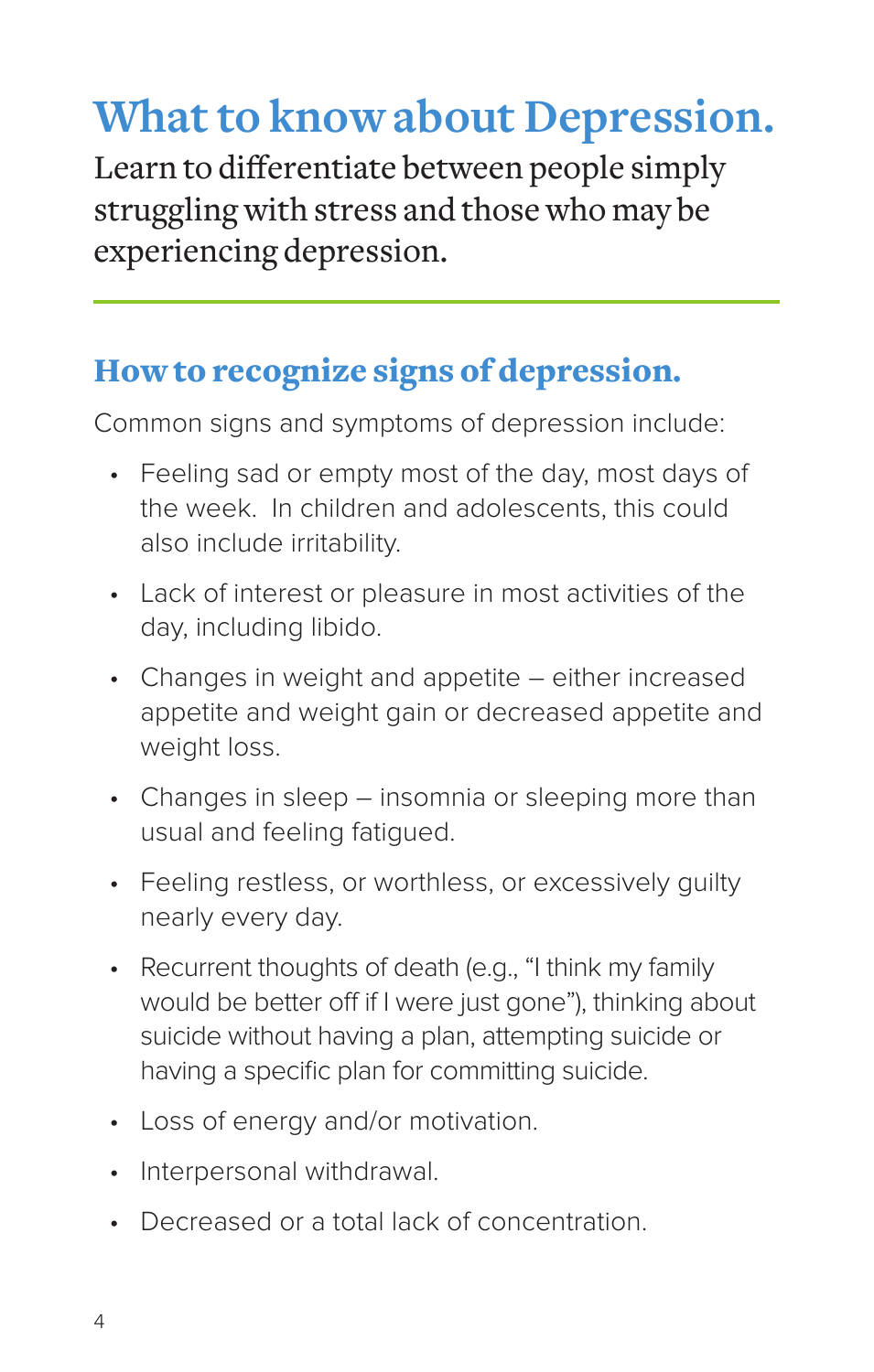### How to talk to people about depression.

Here are some suggestions for what to say and do when working with individuals who are experiencing symptoms of depression:

- **1. "Let me ask you some questions."** Use the symptoms of depression noted here to assess levels of distress.
- **2. "Do you think a counselor might help?"** Ask the person's opinion and feelings before you recommend speaking to a counselor.
- **3. "Let me give you some information."** Even if the individual is initially reluctant to seek treatment, you can still provide facts about depression—plus names and numbers of counselors you know and trust.
- **4. "Let me help." or "Let me send you to someone."**  Some clergy are trained in pastoral counseling others are not. Know your competence and limitations when interacting with individuals who may have a serious mental disorder such as depression.
- **5. Encourage mental health.** Use church announcements and/or publications to list mental health resources in your community.
- **6. Don't downplay the problem.** Do not minimize or spiritualize emotional distress and psychological disorders for your congregants or yourself.
- **7. Trust therapy to work.** Know—and mention—that 80% of individuals who seek therapy for personal problems or psychological disorders report improvement and find psychotherapy to be very helpful.